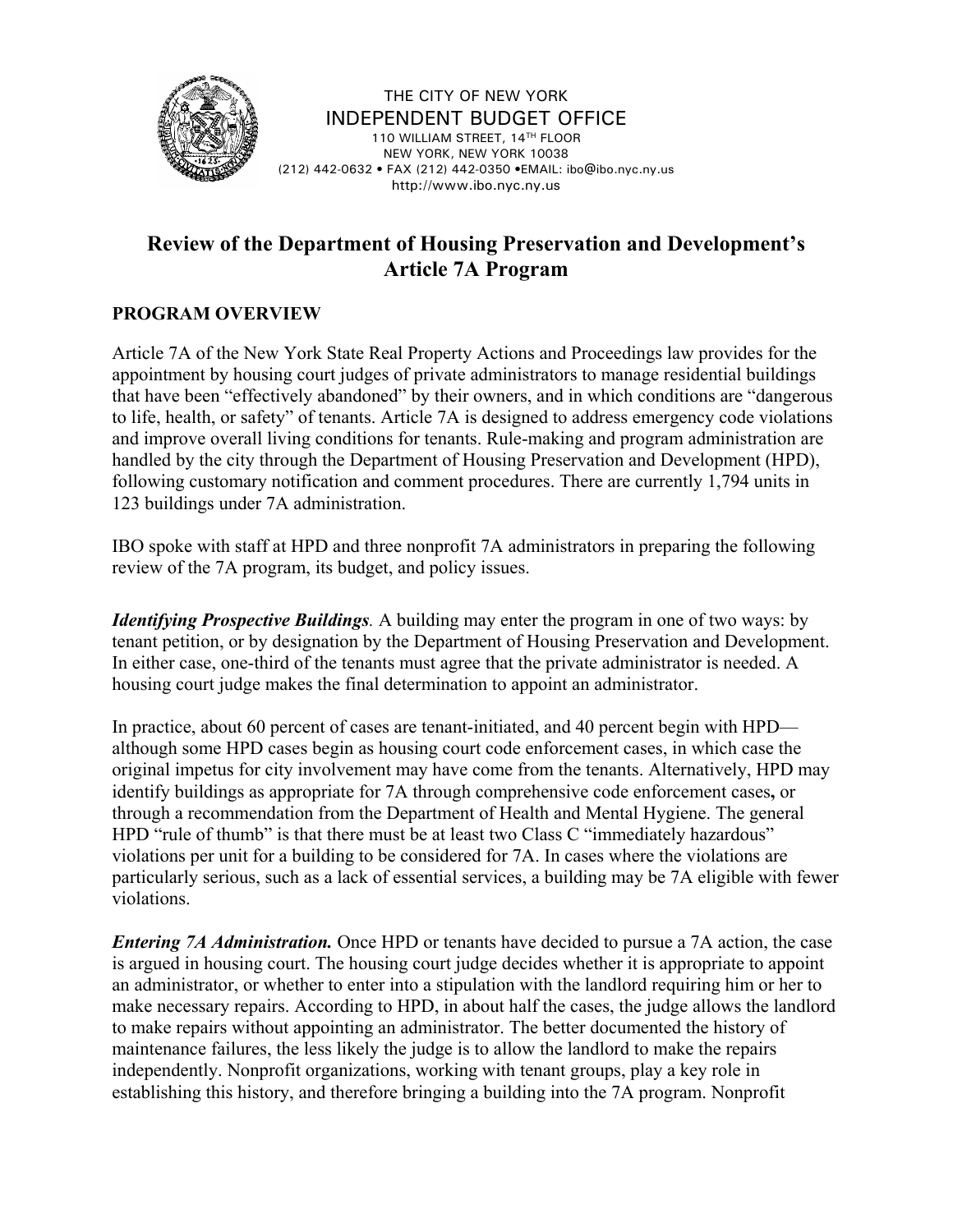organizations report that they have found that judges often see appointing a 7A administrator as a last resort, preferring to enter into stipulations with landlords.

When a building does enter the 7A program, it remains in private ownership, and the owner has the right to sell the building at any time. If a building is sold, the new owner can petition the housing court to remove the administrator, and allow independent completion of the necessary repairs independently. According to HPD, unless there is an obvious reason to rule against the new building owner, housing court judges generally remove the administrators and allow the new landlords to enter into agreements to do repairs on their own.

*Funding Building Repairs*. Buildings in the 7A program are of course in serious disrepair, and need both emergency and long-term work. In the past, HPD gave administrators "building stabilization grants" to do emergency repairs, and "financial assistance packages" for longer term assistance. However, the agency found that administrators had trouble using the building stabilization grant funds, in part because grant funds were inadequate to meet requirements that the administrators pay workers prevailing wages. As a result, HPD has discontinued the use of building stabilization grants, and encourages the administrators to collect rent money for this. The department also is speeding up the processing of financial assistance packages to allow that money to be used for emergency repairs. Some emergency repairs are completed by HPD's Emergency Repair Program.



According to building administrators to whom we spoke, the elimination of the building stabilization grants may slow down the repair process. The administrator must prioritize repair projects and complete them as sufficient funding from rent rolls becomes available. According to administrators, tenants often engage in rent strikes prior to the appointment of an administrator, placing rents into escrow accounts. (The escrowed funds can then be used by a 7A administrator to make repairs.) However, HPD believes that formal rent strikes are rare, and that while tenants may not have been paying rent, it is unusual for these funds to have been escrowed.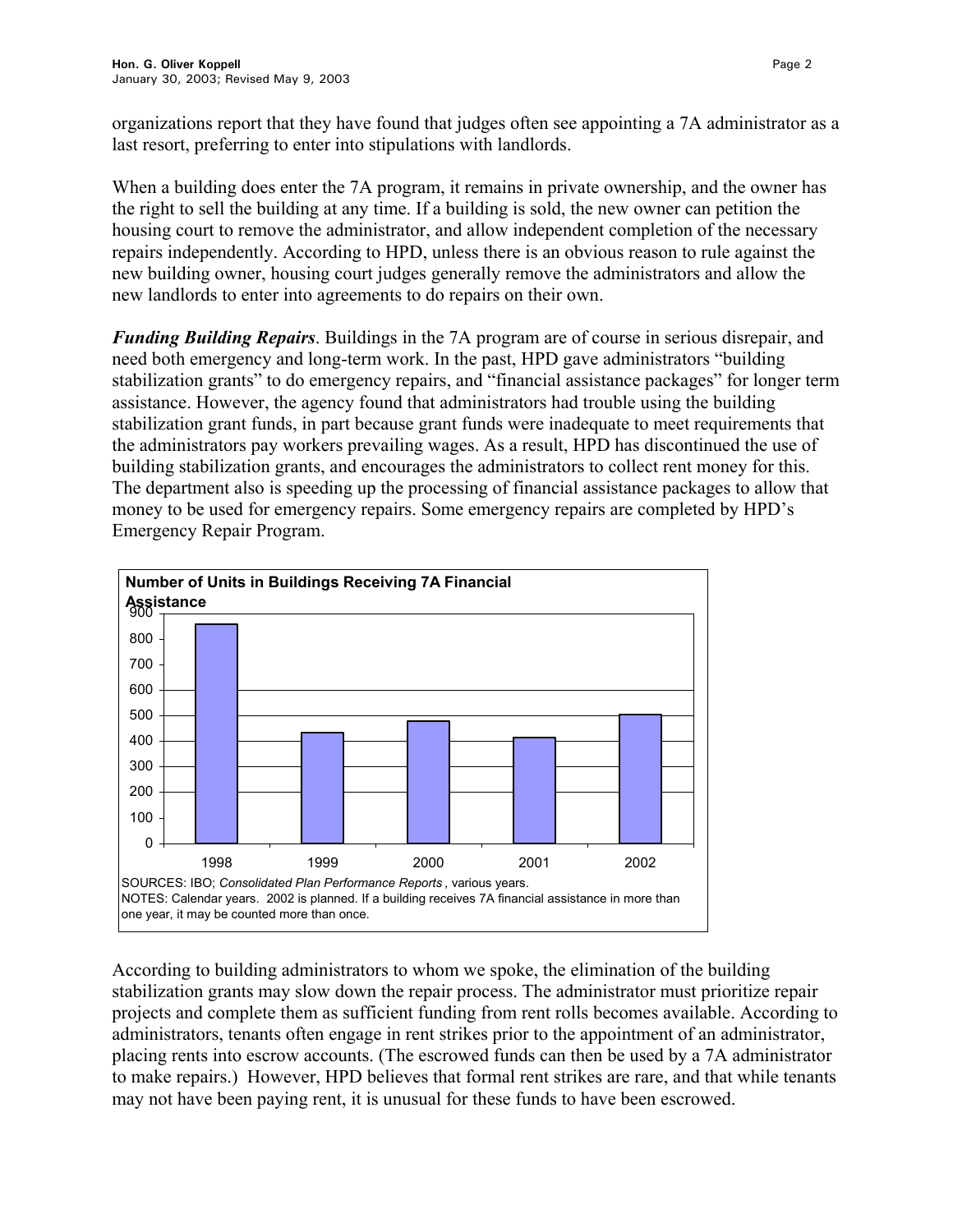A more serious problem, according to some building administrators, is the fact that many 7A court orders include caps on the value of repairs that administrators can do without prior court approval. In newer cases, however, HPD has court authority to bypass the spending caps. In the cases where caps are in place, the ceiling has recently risen from \$12,500 to \$20,000 per unit.

All funding provided under a 7A administrator is considered a loan recoverable from the building owner. A lien is placed against the property for the amount of the debt to ensure its eventual recovery. If the building is sold, this lien must be paid.

*Leaving 7A Administration***.** The amount of time buildings spend in the 7A program varies considerably, from just a few months to several years. According to administrators IBO spoke with, buildings generally stay in the 7A program for long periods of time. The impetus to leave 7A administration typically comes from the building owner, but only a housing court judge can rule that a building is fit to leave the 7A program. Administrators are removed after "completion of the work prescribed in [the court] judgment" appointing them.

Action by the building owner to regain control is often contested by tenants, with the result that buildings may remain in judicial limbo for long periods of time. One nonprofit administrator who has done extensive work with the program could recall only two instances in which a judge had allowed the landlord to regain control of a building. In one case, the landlord eventually evicted all the original tenants and re-rented the units at higher rates. In the other building, the tenants are once again engaged in a rent strike because building maintenance has declined.

Another reason buildings may remain under 7A administration for long periods of time is that they tend to build up significant property tax arrears while in the program. While under 7A administration, rent rolls are dedicated to making repairs, and there is often little or nothing left over for taxes. It is difficult to find someone who wants to take over a building with significant tax arrears.

*7A Administrators*. The housing court appoints an administrator for a 7A building from a prequalified list of for-profit and nonprofit housing and building management organizations. Administrators must meet criteria established by HPD, including having been in business for at least three years; manage at least 200 units; and be "almost" free of housing code violations in the units they manage. There are currently 30 pre-qualified 7A administrators, split roughly evenly between nonprofit and for-profit corporations.

Administrators are responsible for managing the building and ensuring that repairs are made. The building owner loses the right to collect rents or otherwise manage the building. Rents paid by tenants in 7A buildings are dedicated to building improvements. Rent levels may be subject to HPD examination; the agency uses state guidelines to set rents in rent-controlled and rentstabilized apartments.

If an administrator fails to adequately perform their job, HPD will return to housing court to petition for a change in administrator. An administrator may be identified as inadequate if he or she does not file required financial reports, if tenants report that repairs are not being made, or if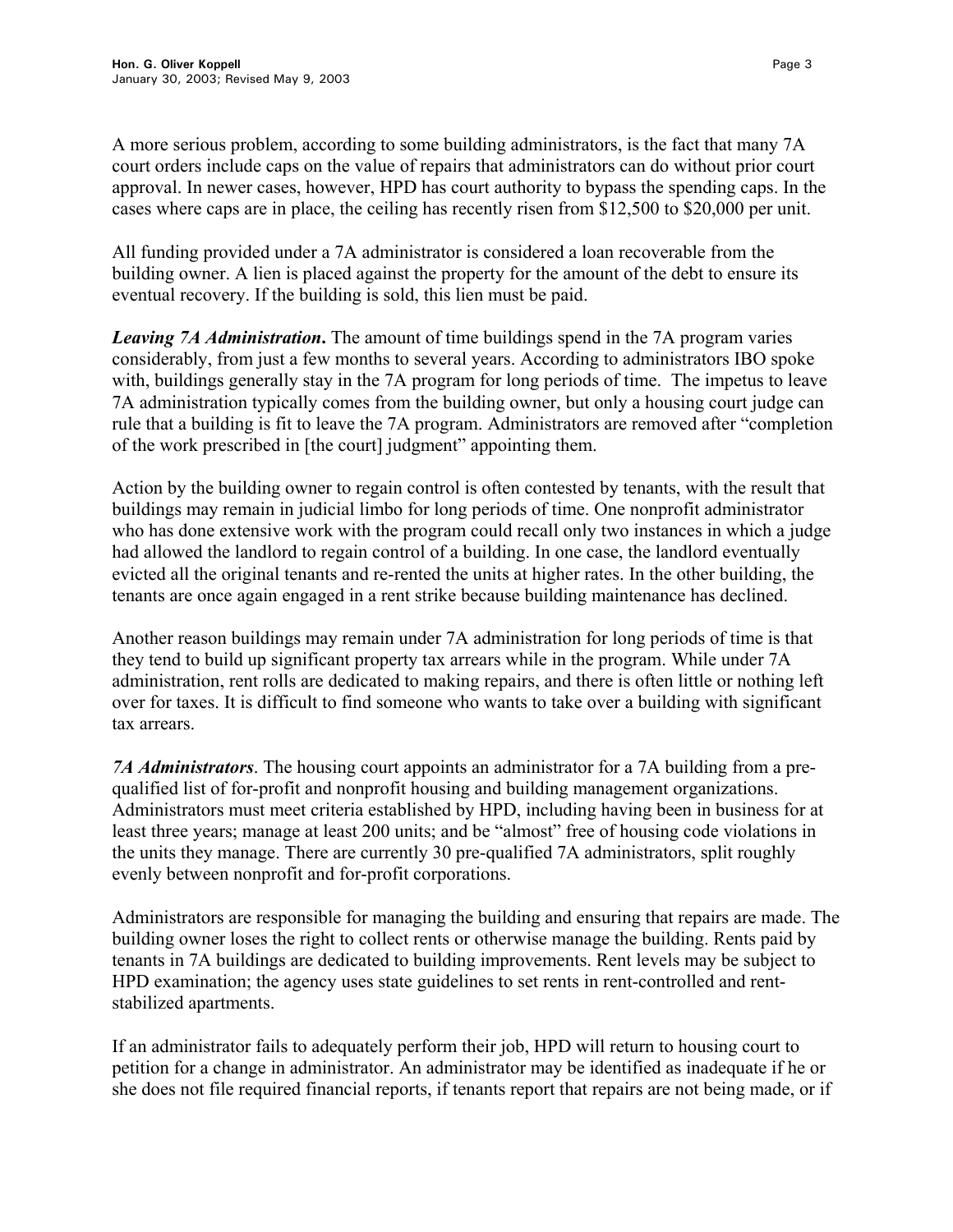*HPD/Administrator Relations***.** HPD 7A staff members provide counseling and oversight, making sure that administrators do their jobs correctly. Anecdotally, it appears that the 7A staff may not always provide sufficient support to administrators. For example, IBO spoke to one administrator who had asked HPD for help in developing a financing package to replace building electrical systems. HPD was not able to provide this assistance.

Administrators told IBO that while their relationships with HPD were generally good, there were ongoing communication problems with the agency. For example, there is frequent turnover among the 7A counselors appointed by HPD to serve as liaisons with administrators. At times, HPD has reportedly changed the reporting requirements without fully explaining the changes to administrators. The communication problems have complicated the administration process, although administrators did not seem to feel that lack of communication presented a major program flaw.

## **ARTICLE 7A PROGRAM BUDGET**

HPD funds the 7A program through both the Expense and Capital Budgets. Expense Budget funds are used to pay for 7A program staff members and for financial assistance for smaller buildings. In general, if 7A funds will not be used to pay for the replacement of an entire building system, the expenditure is not considered to be capital-eligible, and must therefore be paid for out of the Expense Budget. Capital funds are used for financial assistance to larger buildings, and to replace complete building systems.

The expense budget is funded from city tax levy dollars and from federal Community Development Block Grant (CDBG) and Section 8 funds. In fiscal year 2002, roughly 56 percent of the overall 7A expense budget was CDBG funded, 34 percent was tax levy, and 11 percent was Section 8. CDBG funds are used for financial assistance to buildings. The 7A Capital Budget is entirely city-funded.

| <b>Article 7A Spending and Staffing</b><br>Dollars in millions    |        |       |        |       |       |
|-------------------------------------------------------------------|--------|-------|--------|-------|-------|
|                                                                   | 1999   | 2000  | 2001   | 2002  | 2003  |
| <b>Expense Budget</b>                                             | \$3.8  | \$4.5 | \$4.7  | \$3.4 | \$2.3 |
| <b>Capital Budget</b>                                             | 7.4    | 3.3   | 5.5    | 4.5   | 4.3   |
| <b>Total</b>                                                      | \$11.2 | \$7.7 | \$10.2 | \$7.9 | \$6.6 |
| <b>Fulltime Program Staff</b>                                     | 58     | 69    | 52     | 38    | 25    |
| SOURCES: IBO; Department of Housing Preservation and Development. |        |       |        |       |       |
| NOTE: 2003 figures are budgeted.                                  |        |       |        |       |       |

There are six staff units that work on 7A buildings:

- Counseling Unit
- Loan Unit
- Intake Unit
- Program Unit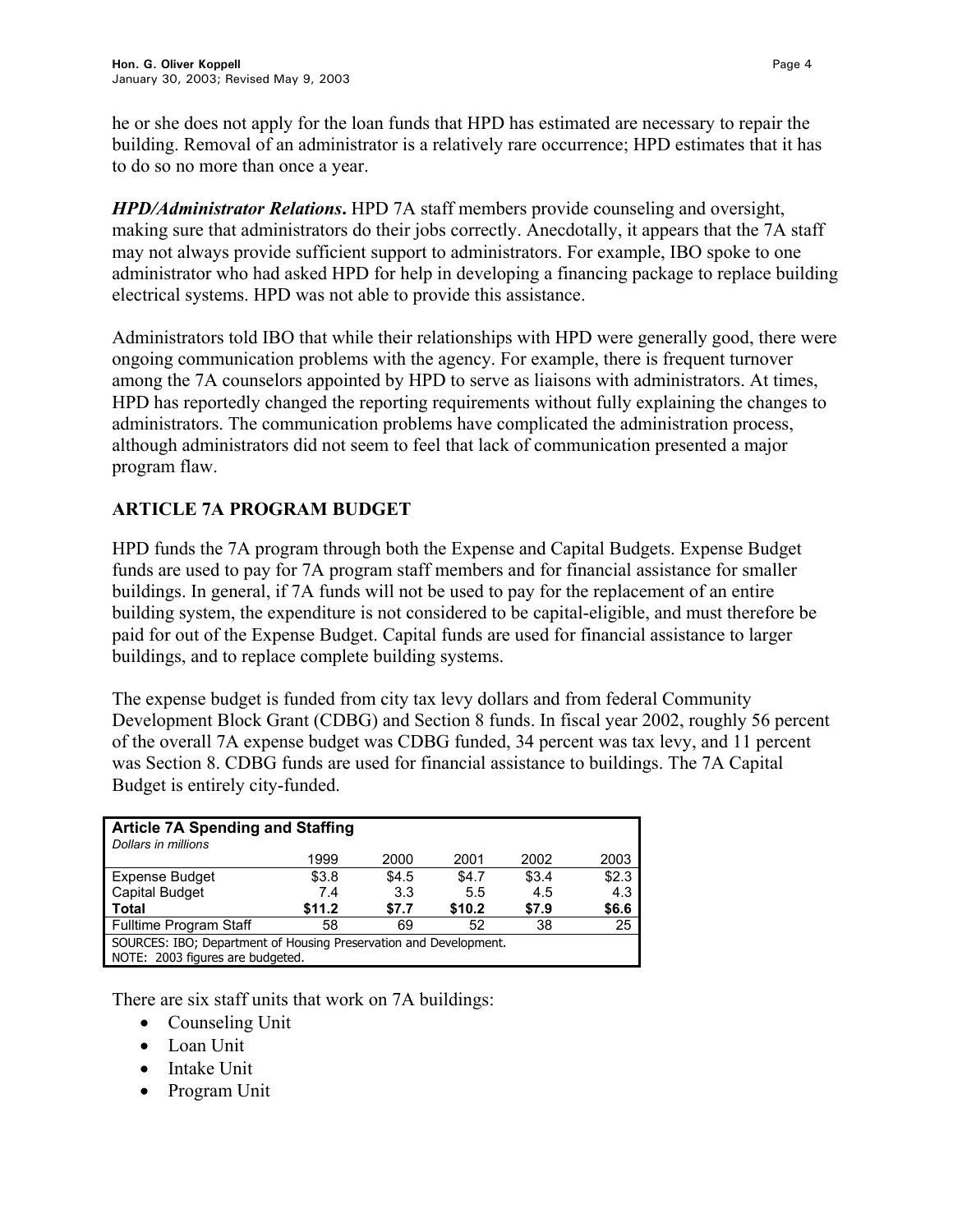- Financial Review Unit
- Technical Unit Staff

The Financial Review Unit was recently merged with the Tenant Interim Leases Program's Accounting Unit, and the Technical Unit was moved to Design, Architecture, Construction, and Engineering within HPD. As a result, the number of full-time positions attributed directly to the 7A program has fallen. The staff positions still exist, but are technically part of other HPD divisions.

*Changes in 7A Spending*. Spending on the 7A program has fluctuated in recent years, and in general, the size of the program has been declining**.** Some of the decline can be attributed to the transfer of personnel to other parts of HPD. In addition, the elimination of building assistance grants and the use of Emergency Repair Program funds for short-term repair needs has lowered Expense Budget spending.

More importantly, however, program spending is directly a function of the number of buildings in the program, which in turn depends on the decisions of housing court judges, as described above, and the general state of the housing market.

When the real estate market is strong, fewer buildings enter the program because higher and more stable rent rolls may allow landlords to maintain their buildings in at least relatively habitable condition. Landlords are also more likely to contest the appointment of an administrator in a strong real estate market. In addition, more buildings leave the program when the market is strong, because owners of buildings that have been taken under 7A management can find buyers for these properties, and as described above, housing court judges are likely to allow new owners to leave the 7A program and complete repairs under an agreement.

Large buildings, which because of their larger rent rolls tend to be more desirable on the private market, are particularly likely to leave the 7A program during strong housing markets. Both the average size of the buildings in the 7A program and the overall number of units in the program dropped during the strong real estate market of the second half of the 1990s.

The Third Party Transfer Program, which began operation in 1999, has also contributed to the decline in the 7A program. Staff of the 7A program may recommend a particular building for the Third Party Transfer program, or a 7A building may be captured in a Third Party Transfer cluster. In either case, the building then leaves the 7A program (or no administrator is appointed in the first place).

## **PROGRAM ISSUES**

Our review reveals several issues with the 7A program as a tool for improving tenant living conditions and addressing owner abandonment.

*Budgetary Resources***.** Article 7A is one piece of HPD's overall housing preservation strategy, and the level of resources available for that purpose can affect the number of buildings that end up under 7A administration. HPD's direct spending for the 7A program is principally a function of the number of buildings in the program at any given time. Article 7A Program spending does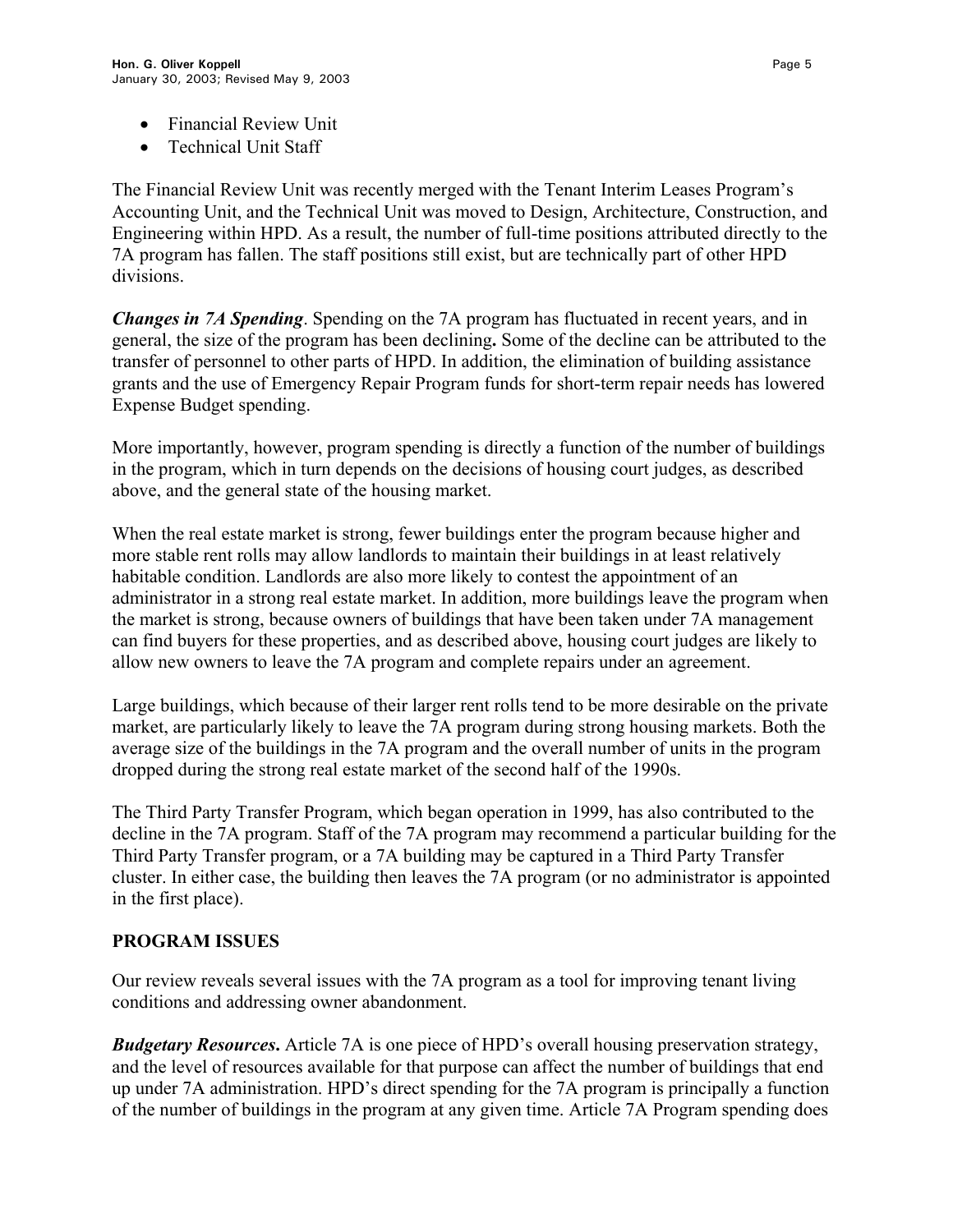not, however, reflect the level of resources for other HPD anti-abandonment and preservation programs that could affect the number of buildings that eventually end up in 7A administration. HPD offers building management classes, and code compliance and other low-interest rehabilitation loans, in order to help prevent building deterioration and abandonment. The Division of Code Enforcement, through its inspection program, helps identify buildings that may require a 7A administrator. Finally, the Housing Litigation Division takes the legal steps necessary to get an administrator appointed. All of this must occur before a 7A administrator may be appointed. Thus, the overall level of anti-abandonment and housing preservation spending plays an important role in determining the number of buildings that may enter into—or avoid—7A administration.

*Judicial Discretion*. The 7A law provides judges with complete discretion to decide between appointing an administrator or entering a judgment directing the building owner to make the repairs. A significant number—50 percent—of 7A cases brought either by tenants or HPD do not result in the appointment of an administrator, because the judge instead allows the building owner to enter into an agreement to complete repairs. Similarly, when a building is sold—even after a 7A administrator is appointed—judges generally give the new owner the opportunity to correct the building violations.

As amended in 1999, the Article 7A law does allow HPD to enter into agreements with new owners of 7A buildings. Under these agreements, the lien placed on the building will stop accruing interest. In exchange, the new owner agrees to make the necessary repairs to the building. After 15 years of compliance, both the principal and the interest on the debt are forgiven. This provision of the law expires in 2004.

Although there is no empirical evidence one way or another to determine whether 7A administrators or stipulations requiring landlords to do repairs produce better outcomes, administrators IBO spoke with felt that stipulation agreements were not as effective as the appointment of a 7A administrator in producing improvements in building conditions. One possible way to strengthen the effectiveness of stipulations would be to require specified timeframes, including the possibility of penalties for violation of the agreement. Owners could also be required to post a bond, as administrators are currently required to do. Return of the bond could be made contingent on maintaining the building in habitable condition for some number of years.

*Lack of Clear Criteria for Ending 7A Administration***.** Buildings can remain in the 7A program for years because tenants oppose returning a building to the owner's control. After buildings have been in 7A for some time, anecdotal reports suggest that they are typically in better shape than they were upon entering the program, which gives landlords an incentive to try to regain control. Tenant associations may prefer to remain under 7A administration, however, fearing that landlords may try to either increase rents to reflect the improved physical condition, or may once again let building conditions deteriorate. Again, guarantees of continued good maintenance, perhaps through a regulatory agreement with HPD, accompanied by penalties for violation, could help assuage tenants' concerns, return the building to private management, and release resources for other purposes.